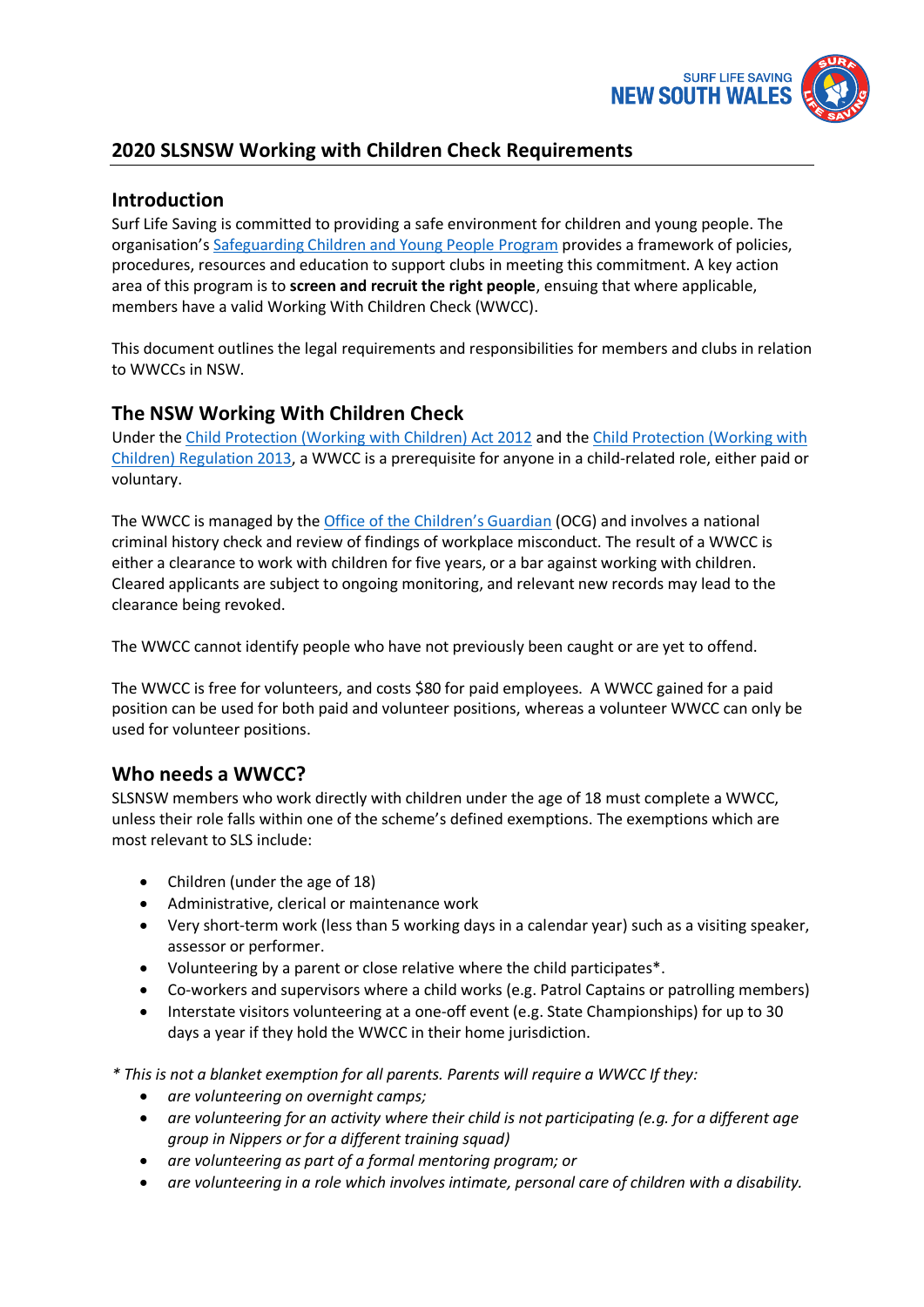# Do you require a WWCC?





Note – if you perform multiple roles in Surf Life Saving, please ensure you check the flowchart and obtain a WWCC where needed.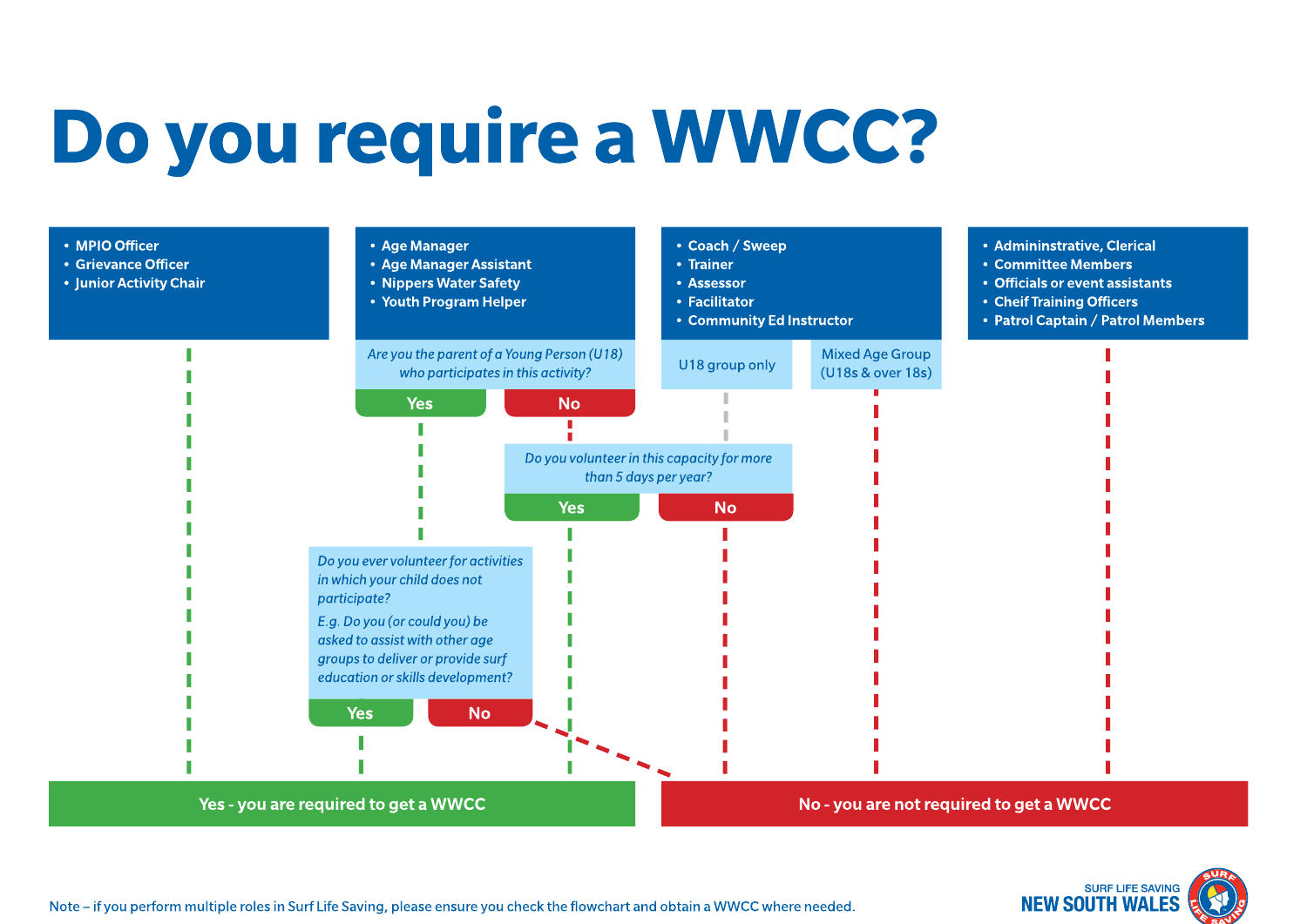

# **All Member WWCC Requests**

Asking someone who is covered by an exemption under the Child Protection (Working with Children) Act 2012 to complete a WWCC means that you are not compliant with the legislation. If you are not compliant with the legislation, you may be contacted by the Office of the Children's Guardian and given a timeline within which to become compliant. If you do not comply according to the timelines, the matter can escalate, and penalties may apply.

### **Member and club responsibilities**

Members who require a WWCC have a responsibility to apply for this check, and to provide the club with their WWCC number.

Clubs have a responsibility to ensure that all volunteers and employees who require a WWCC are identified, advised and hold a valid WWCC which is verified with the OCG and recorded on SurfGuard. It is also a club's responsibility to suspend or reject membership and participation of volunteers or employees if required as an outcome of the WWCC verification.

## **Applying for a WWCC – information for applicants**

Those who already have a WWCC can simply provide their WWCC Number, full name and date of birth to their club for online verification.

Those who do not already have a WWCC will need to follow the below steps:

- 1. Complete the [online application form](https://wwccheck.ccyp.nsw.gov.au/Applicants/Application) (once the form has been submitted an Application Number will be received).
- 2. Take the Application Number and proof of identity to a NSW Motor Registry, Government Access Centre, or Service NSW office.
- 3. Once received, provide their WWCC Number to the club for verification.

Child-related work cannot be undertaken until such time that the Club has completed the online verification process and the result comes back as 'Cleared'. Once you have provided proof of identity, most people will receive their WWCC number within a few days. However please allow up to four weeks as in some cases waiting times may be longer.

## **Verifying WWCCs and acting on verification outcomes – information for clubs**

The process for Clubs who undertake child-related activities involves:

#### **1. Register as an 'employer' with the OCG**

If not already completed register via the [registration portal.](https://wwccheck.ccyp.nsw.gov.au/Employers/Registration/Create) An online tutorial can be found [here.](https://www.youtube.com/watch?v=1pVxHDQ9yBs)

#### **2. Complete the online verification with the OCG**

Login to the [OCG employer portal](https://wwccheck.ccyp.nsw.gov.au/Employers/Login) and use the WWCC Number, family name and date of birth to verify. An online tutorial can be found [here.](https://www.youtube.com/watch?v=2qUq_59Zmzc)

This is a vital step in the verification process. Without it, you have not confirmed that the WWCC is valid. This step also enables Surf Life Saving to be notified by the OCG if the individual becomes barred from working with children in the future.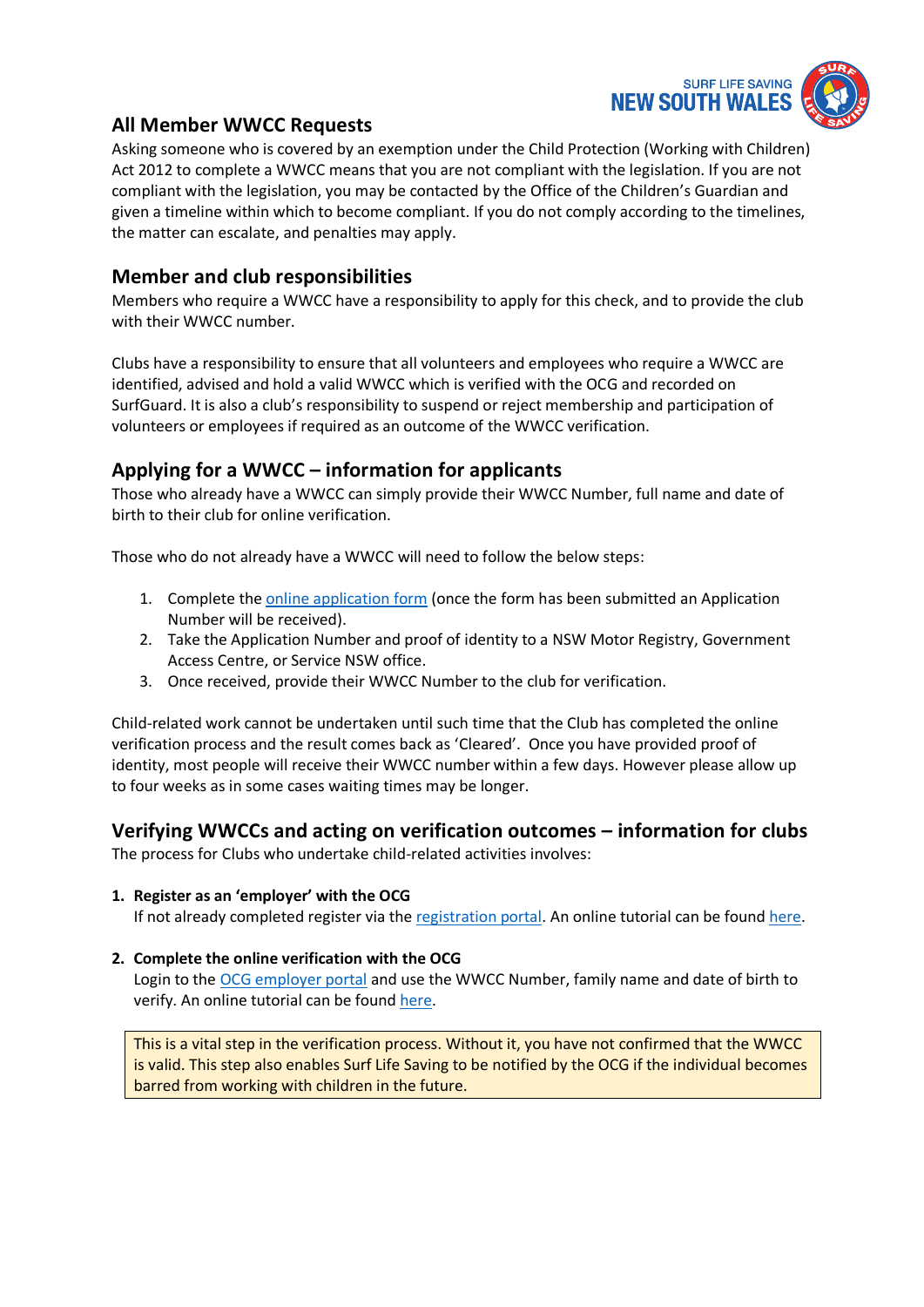

#### **3. Identify who will need a WWCC** and advise the individuals.

It is recommended that once individuals have been advised they need a WWCC this is recoded to ensure this person gets their WWCC before starting in a child-related role.

The 'Member Protection Note' field under the 'Member Protection' section on a member's SurfGuard profile could be utilised for this purpose of tracking who has been contacted.

#### **4. Enter the WWCC details into SurfGuard**

The following details must be recorded on SurfGuard. The OCG does not store this information on their system for later recall.

| <b>SurfGuard Field</b>                               | <b>Information to be Entered by SLSC</b>    |
|------------------------------------------------------|---------------------------------------------|
| Working with Children Registration/Verification Date | The date the online verification was        |
|                                                      | completed                                   |
| Working with Children Registration Expiry Date       | The WWCC expiry date                        |
| Working with Children Registration No                | The WWCC Number                             |
| <b>Member Protection Note</b>                        | The result of the online verification, i.e. |
|                                                      | Result = In Progress / Cleared / Barred /   |
|                                                      | Interim Barred / Not Found                  |

If the club receives a 'Barred' or 'Interim Barred' result during the initial verification process or at any other point during the person's engagement with the club, then the person must cease any childrelated work. See Step 6 (*Remove anyone in a child-related role*) below for further information.

#### **5. Appoint or remove a worker depending on the outcome of the WWCC verification**

| <b>Status</b>           | <b>Meaning</b>                                                                                                                                                                                                                                                                                                                                                                                   |
|-------------------------|--------------------------------------------------------------------------------------------------------------------------------------------------------------------------------------------------------------------------------------------------------------------------------------------------------------------------------------------------------------------------------------------------|
| Application in progress | The applicant has completed the application process and may begin<br>working with children. If he or she becomes barred, the employer will<br>receive notification.                                                                                                                                                                                                                              |
| Cleared                 | This applicant is cleared to work with children until their Working With<br>Children Check expires (date shown in result).                                                                                                                                                                                                                                                                       |
| Barred                  | The applicant has been barred and cannot work with children, paid or<br>unpaid. It is an offence to engage a barred individual in child-related<br>work.                                                                                                                                                                                                                                         |
| Interim barred          | The applicant been barred and cannot work with children, paid or<br>unpaid, pending the outcome of a risk assessment. It is an offence to<br>engage a barred individual for child-related work.                                                                                                                                                                                                  |
| Not found               | The database cannot find a matching result because the:<br>data entered for online verification (name, date of birth<br>and/or WWCC number or application number) has errors;<br>application has been withdrawn or terminated without an<br>outcome;<br>application process has not been completed (i.e. completed<br>the online form; presented proof of identity; paid any<br>applicable fee). |

It is an offence to engage this individual in child-related work.